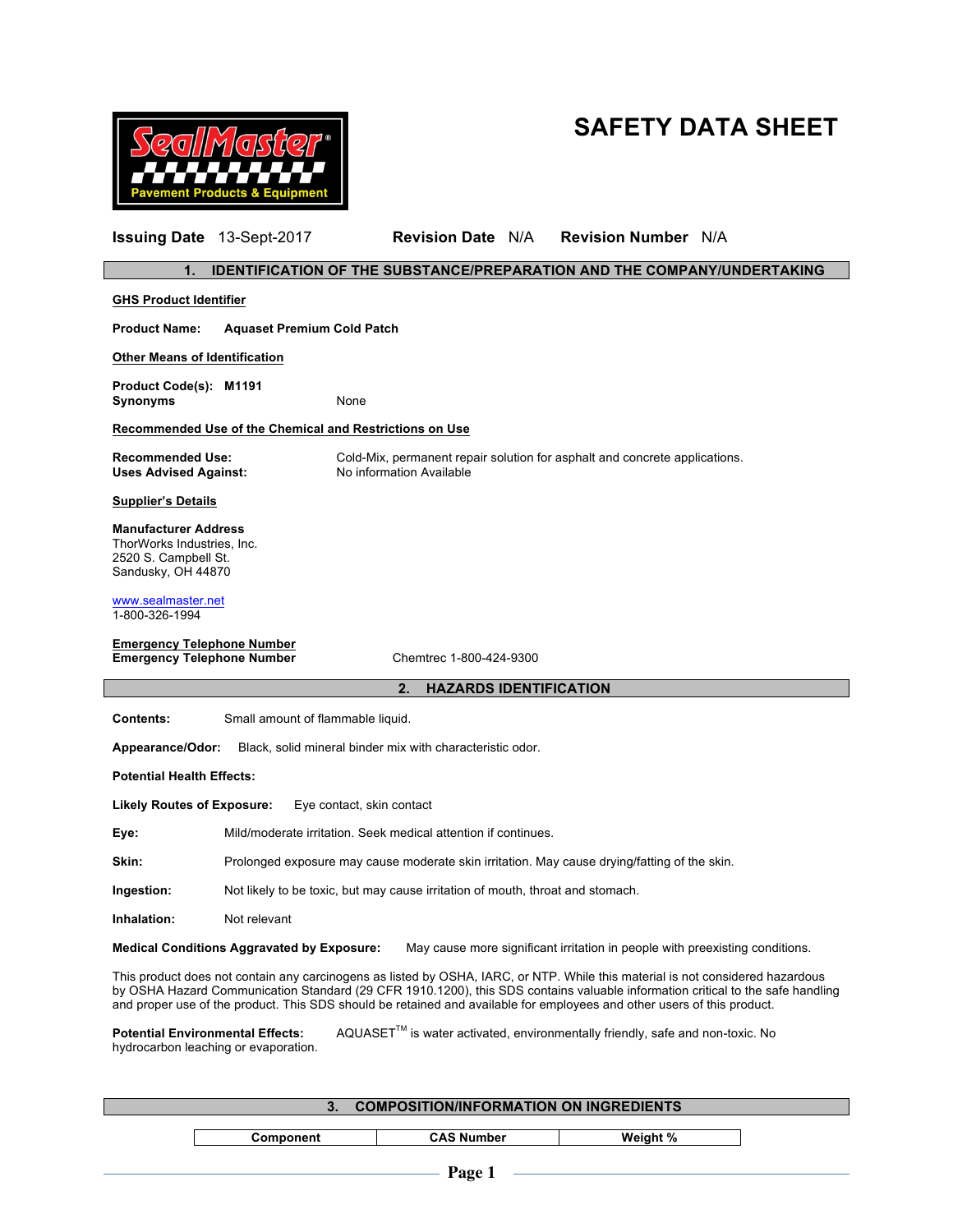| Limestone, Sand & Gravel | 14808-60-7  | 93-94      |
|--------------------------|-------------|------------|
| Carbon Black             | 1333-86-4   | $\leq 0.5$ |
| Binder                   | Proprietary | $6 - 7$    |

**Hazards Disclosure:** This product contains no known hazardous materials as defined by the OSHA Hazard Communication Standard 29 CFR 1910.1200.

| <b>FIRST AID MEASURES</b><br>4.                       |                                                                                                                                                                                                                                                         |  |  |  |
|-------------------------------------------------------|---------------------------------------------------------------------------------------------------------------------------------------------------------------------------------------------------------------------------------------------------------|--|--|--|
| <b>Eye Contact</b>                                    | Rinse opened eye for several minutes under running water. If easy to do, remove contact<br>lenses. Seek medical attention if irritation develops.                                                                                                       |  |  |  |
| <b>Skin Contact</b>                                   | Remove contaminated clothing and wash before reuse. Wash skin with soap and water.<br>Seek medical attention if irritation develops. If product is hot, may cause thermal burns.                                                                        |  |  |  |
| <b>Inhalation</b>                                     | If symptomatic, move to fresh air. Get medical attention if symptoms persist.                                                                                                                                                                           |  |  |  |
| Ingestion                                             | Keep person warm and quiet and get medical attention. ONLY induce vomiting as directed<br>by medical personnel. Do NOT administer anything by mouth to unconscious person.                                                                              |  |  |  |
|                                                       | 5.<br><b>FIRE-FIGHTING MEASURES</b>                                                                                                                                                                                                                     |  |  |  |
| <b>Suitable Extinguishing Media:</b>                  | Foam, powder, water spray                                                                                                                                                                                                                               |  |  |  |
| <b>Unsuitable Extinguishing Media:</b>                | Water stream                                                                                                                                                                                                                                            |  |  |  |
| <b>Products of Combustion:</b>                        | $CO$ , $CO2$ , $H2S$                                                                                                                                                                                                                                    |  |  |  |
| <b>Specific Fire Fighting Measures:</b>               | No specific methods required.                                                                                                                                                                                                                           |  |  |  |
| <b>Specific Protective Devices:</b>                   | Self-contained breathing apparatus.                                                                                                                                                                                                                     |  |  |  |
| <b>Specific Hazards:</b>                              | No specific hazards known.                                                                                                                                                                                                                              |  |  |  |
| <b>Specific Hazards:</b>                              | Firefighters should wear self-contained breathing apparatus and full fire-fighting turnout gear.                                                                                                                                                        |  |  |  |
|                                                       | <b>ACCIDENTAL RELEASE MEASURES</b><br>6.                                                                                                                                                                                                                |  |  |  |
| <b>Personal Precautionary Measures:</b>               | No special measures required.                                                                                                                                                                                                                           |  |  |  |
| <b>Environmental Precautionary Measures:</b>          | Observe usual precautions.                                                                                                                                                                                                                              |  |  |  |
| <b>Methods for Cleaning Up:</b>                       | Collect mechanically. Any rags, clothing, paper products or other porous material should be<br>disposed of in fire proof containers.                                                                                                                    |  |  |  |
| <b>Other Information:</b>                             | Spills of this material do not need to be reported to the National Response Center.                                                                                                                                                                     |  |  |  |
| 7.<br><b>HANDLING AND STORAGE</b>                     |                                                                                                                                                                                                                                                         |  |  |  |
| Handling:                                             | Use rubber or cotton gloves. DO NOT handle material with bare hands. Do not get in eyes.<br>Do not breathe vapor. Avoid prolonged contact with skin.                                                                                                    |  |  |  |
| Storage:                                              | Use listed on the container. Immediate use is recommended after opening container or<br>bag.                                                                                                                                                            |  |  |  |
| container is cleaned, reconditioned or destroyed.     | Requirements on Storage Rooms and Containers: Store in weather / sun protected area! Keep container well closed,<br>material cures by exposure to air and/or water. Product residue may remain in empty containers. Observe all label precautions until |  |  |  |
| Information About Storage in Common Storage Facility: | Not relevant                                                                                                                                                                                                                                            |  |  |  |
| <b>Further Information About Storage Conditions:</b>  | Store in weather / sun protected area                                                                                                                                                                                                                   |  |  |  |
| <b>Storage Class According to VCI:</b>                | Not relevant                                                                                                                                                                                                                                            |  |  |  |
| <b>Appropriate Application(s):</b>                    | For patching up asphalt and concrete                                                                                                                                                                                                                    |  |  |  |
| Incompatible Products:                                | Strong oxidizing agents. Acids.                                                                                                                                                                                                                         |  |  |  |
| <b>EXPOSURE CONTROLS / PERSONAL PROTECTION</b><br>8.  |                                                                                                                                                                                                                                                         |  |  |  |
|                                                       |                                                                                                                                                                                                                                                         |  |  |  |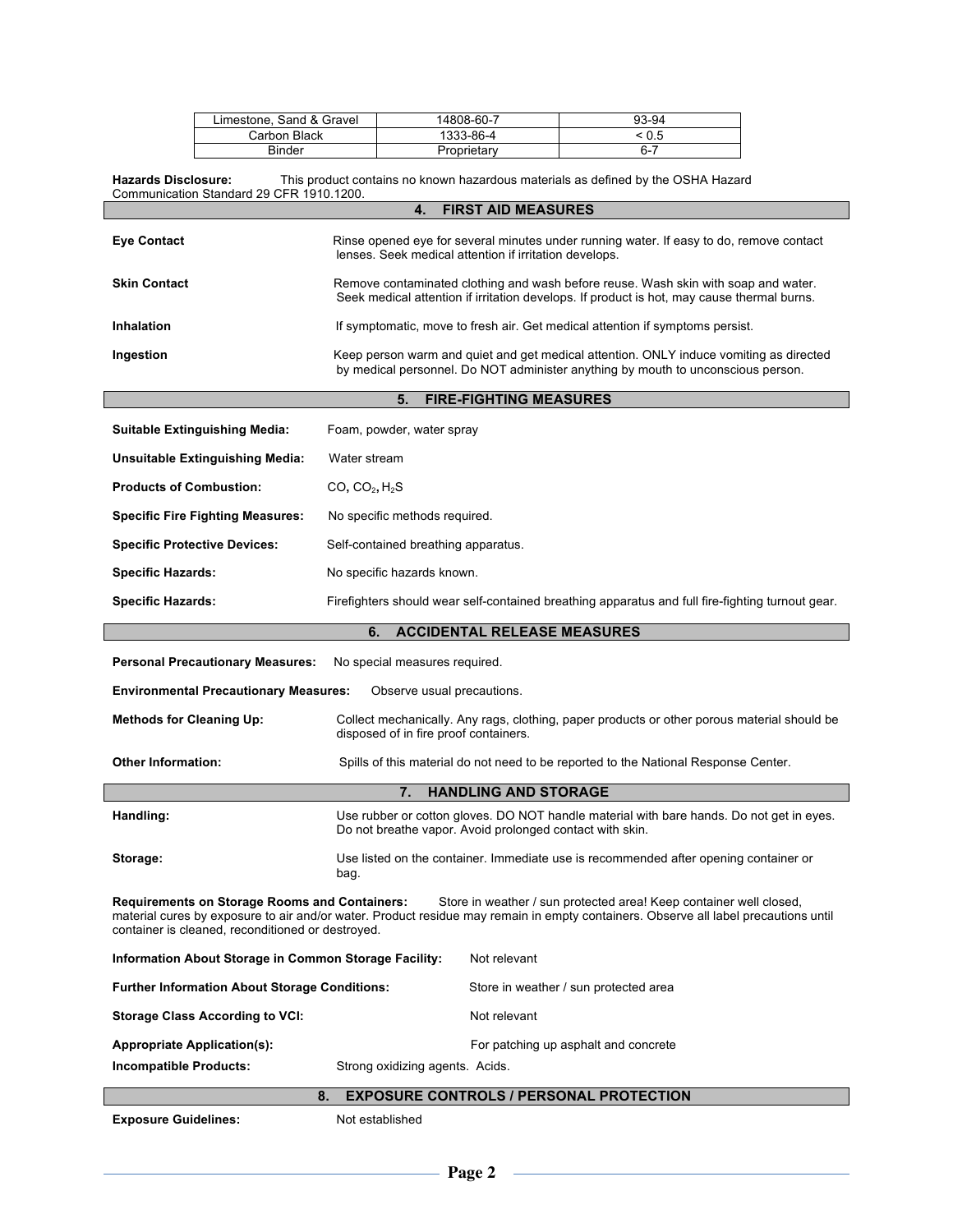**Engineering Measures:** No special requirement.

**Components With Critical Values That Require Inspection at the Place of Work:** The product does not contain any relevant quantities of material with critical values, which have to be monitored at a work place.

| <b>Eye/Face Protection:</b>                                                   | Required as material contains loose debris.                                              |  |  |
|-------------------------------------------------------------------------------|------------------------------------------------------------------------------------------|--|--|
| <b>Skin Protection:</b>                                                       | Wear suitable work gloves, hard hat, and safety shoes.                                   |  |  |
| <b>Respiratory Protection:</b>                                                | Not required.                                                                            |  |  |
| <b>General Hygiene Considerations:</b><br>eat, drink and smoke while working. | Wash thoroughly after handling. Have a eye-wash facilities immediately available. Do not |  |  |
|                                                                               | PHYSICAL AND CHEMICAL PROPERTIES<br>9.                                                   |  |  |

| Color:                                                                                                                        | <b>Black</b>                                                                                                                      |  |  |
|-------------------------------------------------------------------------------------------------------------------------------|-----------------------------------------------------------------------------------------------------------------------------------|--|--|
| Odor:                                                                                                                         | Little to none                                                                                                                    |  |  |
| <b>Physical State:</b>                                                                                                        | Mineral- Binder- Mix                                                                                                              |  |  |
| pH – Value:                                                                                                                   | Not relevant                                                                                                                      |  |  |
| <b>Freezing Point:</b>                                                                                                        | Not relevant                                                                                                                      |  |  |
| <b>Boiling Point:</b>                                                                                                         | Not relevant                                                                                                                      |  |  |
| <b>Flash Point:</b>                                                                                                           | $> 390^{\circ}$ F                                                                                                                 |  |  |
| 0%<br><b>Volatile Organic Compound (VOC) Content:</b>                                                                         |                                                                                                                                   |  |  |
| <b>Upper Flammability Limit:</b><br>Not relevant                                                                              |                                                                                                                                   |  |  |
| <b>Lower Flammability Limit:</b><br>Not relevant                                                                              |                                                                                                                                   |  |  |
| Density at 20°C [g/cm <sup>3</sup> ]:                                                                                         | 0.905                                                                                                                             |  |  |
| <b>Solubility in Water:</b>                                                                                                   | Insoluble in water.                                                                                                               |  |  |
| Auto-Ignition Temperature: Not available, but auto-ignition of the binder may occur if thin film is left on porous materials. |                                                                                                                                   |  |  |
| <b>Fire Promoting Properties [°C]:</b> Product is not oxidizing                                                               |                                                                                                                                   |  |  |
|                                                                                                                               |                                                                                                                                   |  |  |
| Danger of Explosive [°C]:                                                                                                     | Product is not explosive                                                                                                          |  |  |
|                                                                                                                               | <b>10. STABILITY AND REACTIVITY</b>                                                                                               |  |  |
| Stability:                                                                                                                    | Stable                                                                                                                            |  |  |
| <b>Incompatible Materials:</b>                                                                                                | Not relevant                                                                                                                      |  |  |
|                                                                                                                               | Possibility of Hazardous Reactions: Auto-Ignition of the binder residue left on porous materials such as rags, paper or clothing. |  |  |
| Hazardous Decomposition Products: Not relevant                                                                                |                                                                                                                                   |  |  |
|                                                                                                                               | <b>11. TOXICOLOGICAL INFORMATION</b>                                                                                              |  |  |
| <b>Acute Effects:</b>                                                                                                         | The product is classified as not acute toxic.                                                                                     |  |  |
| <b>Chronic Effects:</b>                                                                                                       | The product is classified as not sub-acute respectively chronically toxic.                                                        |  |  |
| <b>Corrosive or Irritant Effect or Sensitization:</b>                                                                         | The product is classified as not irritating or sensitizing.                                                                       |  |  |
| <b>California Proposition 65 Warning:</b>                                                                                     | This product contains chemicals known in the state of California to cause cancer and                                              |  |  |
| birth defects or other reproductive harm.                                                                                     | 12. ECOLOGICAL INFORMATION                                                                                                        |  |  |
| <b>Mobility in Environment:</b>                                                                                               | Not relevant                                                                                                                      |  |  |
| Persistence/Degradability:                                                                                                    | Not relevant                                                                                                                      |  |  |